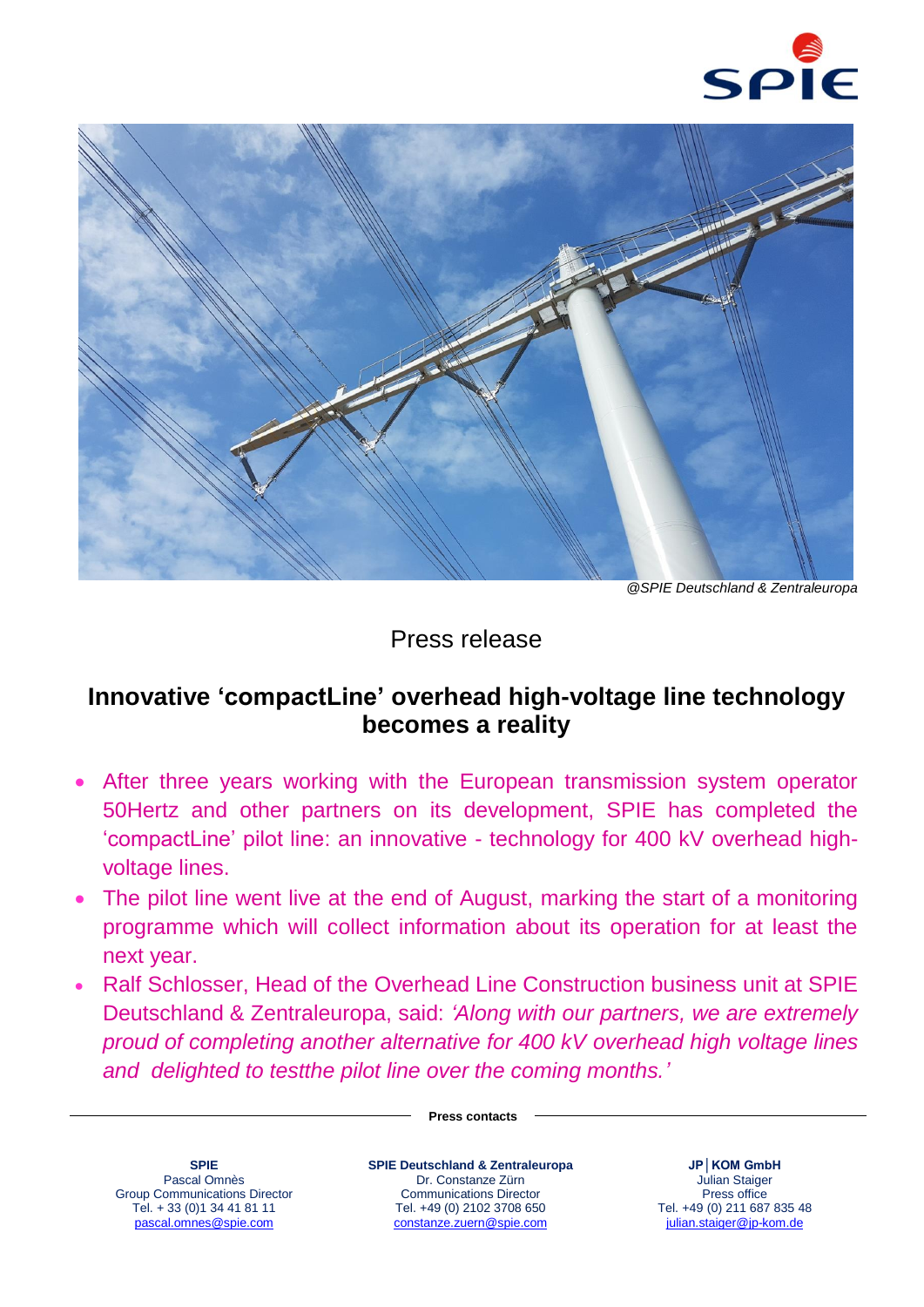

**Jessen, September 25<sup>th</sup>, 2018** – The pilot line boasting the innovative 'compactLine' overhead *high-voltage line technology went live at the end of August. This moves the research project led by 50Hertz, SPIE and other partners into the next phase. The goals of the new 400 kV overhead line are to support the pressing need for network expansion by using the new design on existing stretches, to improve public acceptance and, in so doing, to shorten long approval processes*.

50Hertz commissioned SPIE to construct the pilot line in the eastern part of Saxony-Anhalt in Jessen (Elster) in October 2017. The line is 1.8 km long and consists of five towers – three load carrying towers and two anchor towers. The line was integrated into the grid between an existing aerial line and the Jessen transformer station, the place where SPIE had previously completed the expansion of two 400 kV switch panels. Now that it has successfully gone live, 'compactLine' is being tested in operation as part of a monitoring programme. Valuable information about the operation of the new 400 kV line will be gathered during the programme, which will run for at least a year.

From 2013 to 2016, SPIE conducted research on the development and testing of compactLine as part of the research consortium founded by 50Hertz. The research project was supported by the Federal Ministry for Economic Affairs and Energy. *'There are no other comparable high voltage overhead line systems anywhere in the world with a sufficiently compact design in terms of both height and width. We are delighted to have incorporated the results of our intensive research into the compact pilot line,'* says Wolfgang Marthen, Manager at SPIE Deutschland & Zentraleuropa's research laboratory VTZ.

Providing network operators with increased transmission capacity while taking up comparatively minimal space posed a considerable challenge when it came to developing the new overhead highvoltage line. 50Hertz outlined technical guidelines in order to integrate the compact overhead technology into existing systems and structures. Existing 220 kV lines were to be replaced by 400 kV lines without exceeding the width and height of the 220 kV corridors. *'What is special about compactLine is that it integrates better into the landscape because it is lower and more compact than conventional overhead line systems. You could even say that the compactLine is spectacularly unspectacular,'* continues Wolfgang Marthen.

**Press contacts**

**SPIE** Pascal Omnès Group Communications Director Tel. + 33 (0)1 34 41 81 11 [pascal.omnes@spie.com](mailto:pascal.omnes@spie.com)

**SPIE Deutschland & Zentraleuropa** Dr. Constanze Zürn Communications Director Tel. +49 (0) 2102 3708 650 [constanze.zuern@spie.com](mailto:constanze.zuern@spie.com)

**JP│KOM GmbH** Julian Staiger Press office Tel. +49 (0) 211 687 835 48 julian.staiger@jp-kom.de